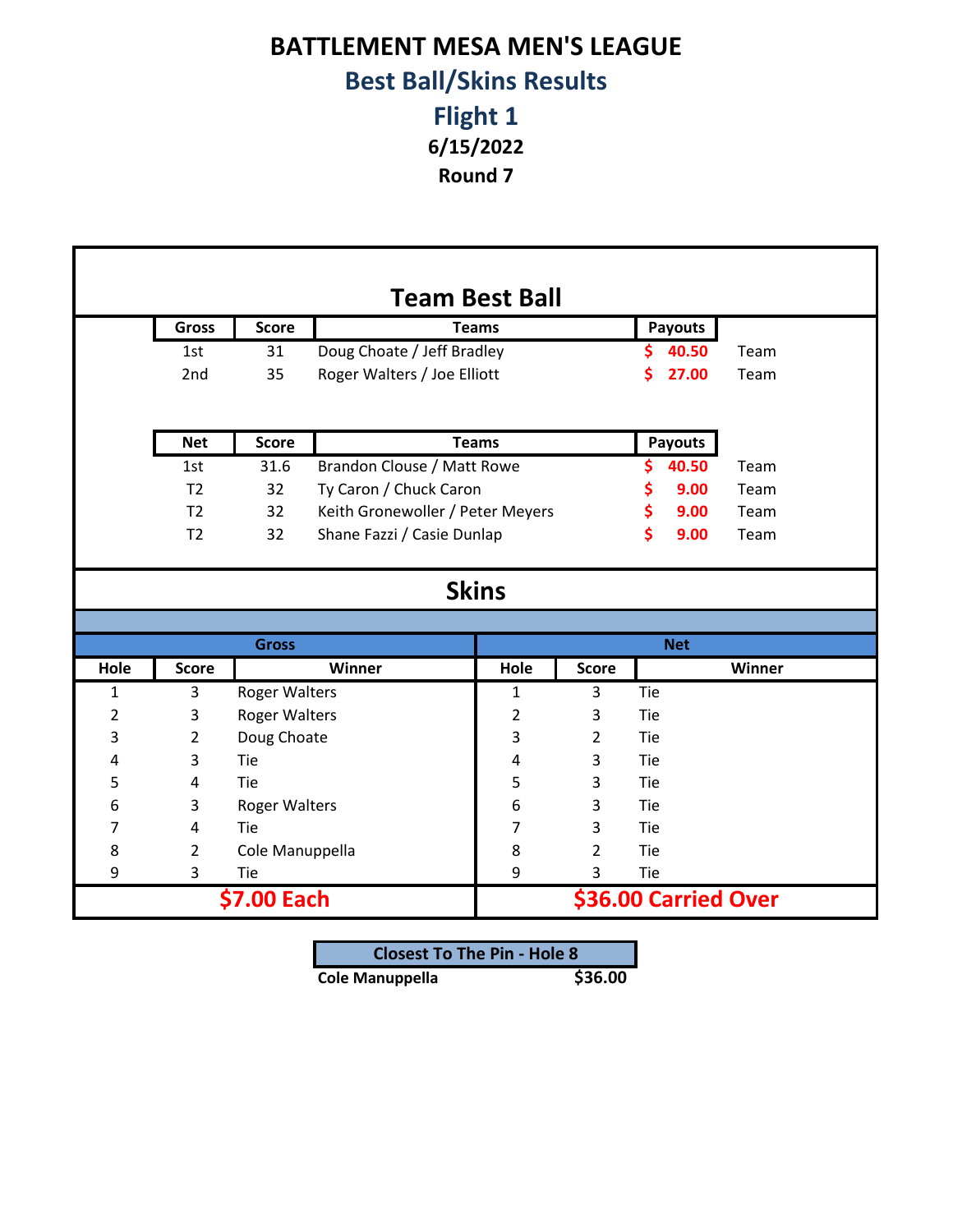## **BATTLEMENT MESA MEN'S LEAGUE Best Ball/Skins Results**

**Flight 2 6/15/2022**

**Round 7**

| <b>Team Best Ball</b> |              |                       |                               |                |                |                       |        |
|-----------------------|--------------|-----------------------|-------------------------------|----------------|----------------|-----------------------|--------|
|                       | <b>Gross</b> | <b>Score</b>          |                               | <b>Teams</b>   |                | <b>Payouts</b>        |        |
|                       | 1st          | 38                    | Jim Reed / Wendell Goad       |                |                | 36.00<br>S            | Team   |
|                       | 2nd          | 41                    | Roger Schouten / Mitch Morgan |                |                | \$<br>24.00           | Team   |
|                       |              |                       |                               |                |                |                       |        |
|                       | <b>Net</b>   | <b>Score</b>          |                               | <b>Teams</b>   |                | <b>Payouts</b>        |        |
|                       | 1st          | 30                    | Tom Gentilcore / Mac McCurdy  |                |                | \$<br>36.00           | Team   |
|                       | 2nd          | 32.4                  | Jim Pearce / David Hallford   |                |                | 24.00<br>S            | Team   |
|                       |              |                       |                               |                |                |                       |        |
|                       |              |                       |                               |                |                |                       |        |
| <b>Skins</b>          |              |                       |                               |                |                |                       |        |
|                       |              |                       |                               |                |                |                       |        |
|                       |              | <b>Gross</b>          |                               |                |                | <b>Net</b>            |        |
| Hole                  | <b>Score</b> |                       | Winner                        | Hole           | <b>Score</b>   |                       | Winner |
| 1                     | 4            | Tie                   |                               | 1              | 3              | Tie                   |        |
| $\overline{2}$        | 4            | Tie                   |                               | $\overline{2}$ | 3              | Tie                   |        |
| 3                     | 3            | Tie                   |                               | 3              | $\overline{2}$ | Tie                   |        |
| 4                     | 3            | <b>Tom Gentilcore</b> |                               | 4              | $\overline{2}$ | <b>Tom Gentilcore</b> |        |
| 5                     | 5            | Tie                   |                               | 5              | 4              | Tie                   |        |
| 6                     | 4            | Tie                   |                               | 6              | 3              | Tie                   |        |
| 7                     | 5            | Jeff Asselin          |                               | 7              | 4              | Tie                   |        |
| 8                     | 3            | Tie                   |                               | 8              | 2              | Mac McCurdy           |        |
| 9                     | 4            | Tie                   |                               | 9              | 3              | Tie                   |        |
|                       | \$12.00 Each |                       |                               |                |                | \$14.00 Each          |        |

| <b>Closest To The Pin - Hole 8</b> |         |
|------------------------------------|---------|
| <b>Jim Reed</b>                    | \$26.00 |